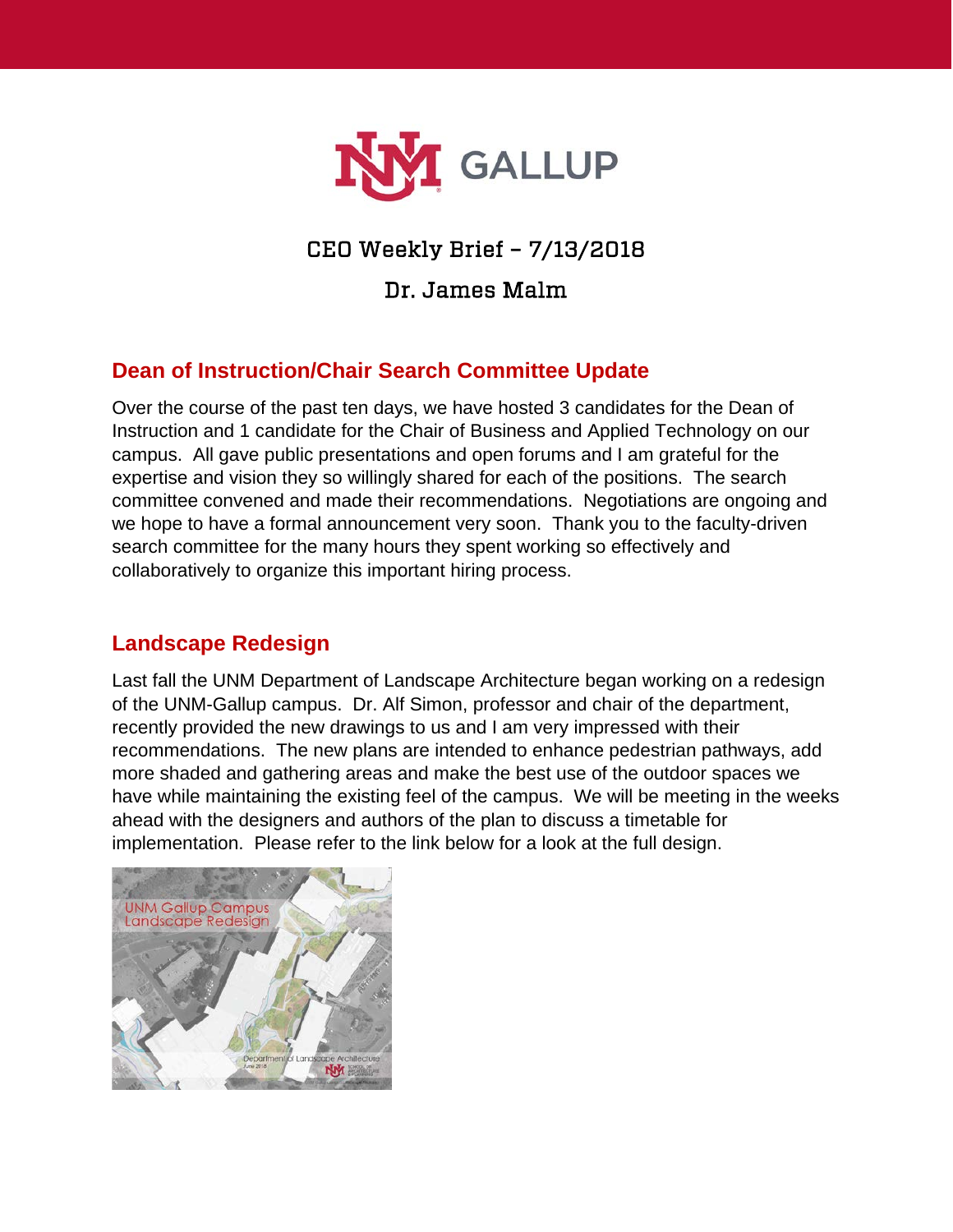## **Lobo Academy Completion Ceremony**

It was my honor and pleasure to attend and speak at the Lobo Academy Completion Ceremony Thursday afternoon. Lobo Academy, a 6-week summer bridge program, provides supplemental instruction in academic and college success skills to incoming freshmen. Under the leadership of TRIO Student Support Services Director Kim Simms, students receive instruction in English, math and university studies and learn the didactic and soft skills needed for high college achievement. Using a cohort model, graduates of the academy proceed through their academic programs with support from TRIO and data shows their success rates to be higher than students who do not participate in the summer program. Kudos to our strong student support experts who are dedicated to investing in students and their success. Please see the link below listing the Lobo Academy students.

Summer activities are not limited to the classroom, however, as evidenced by the photo below of TRIO and Lobo Academy students on Devil's Bridge during a recent transfer trip to Northern Arizona University.

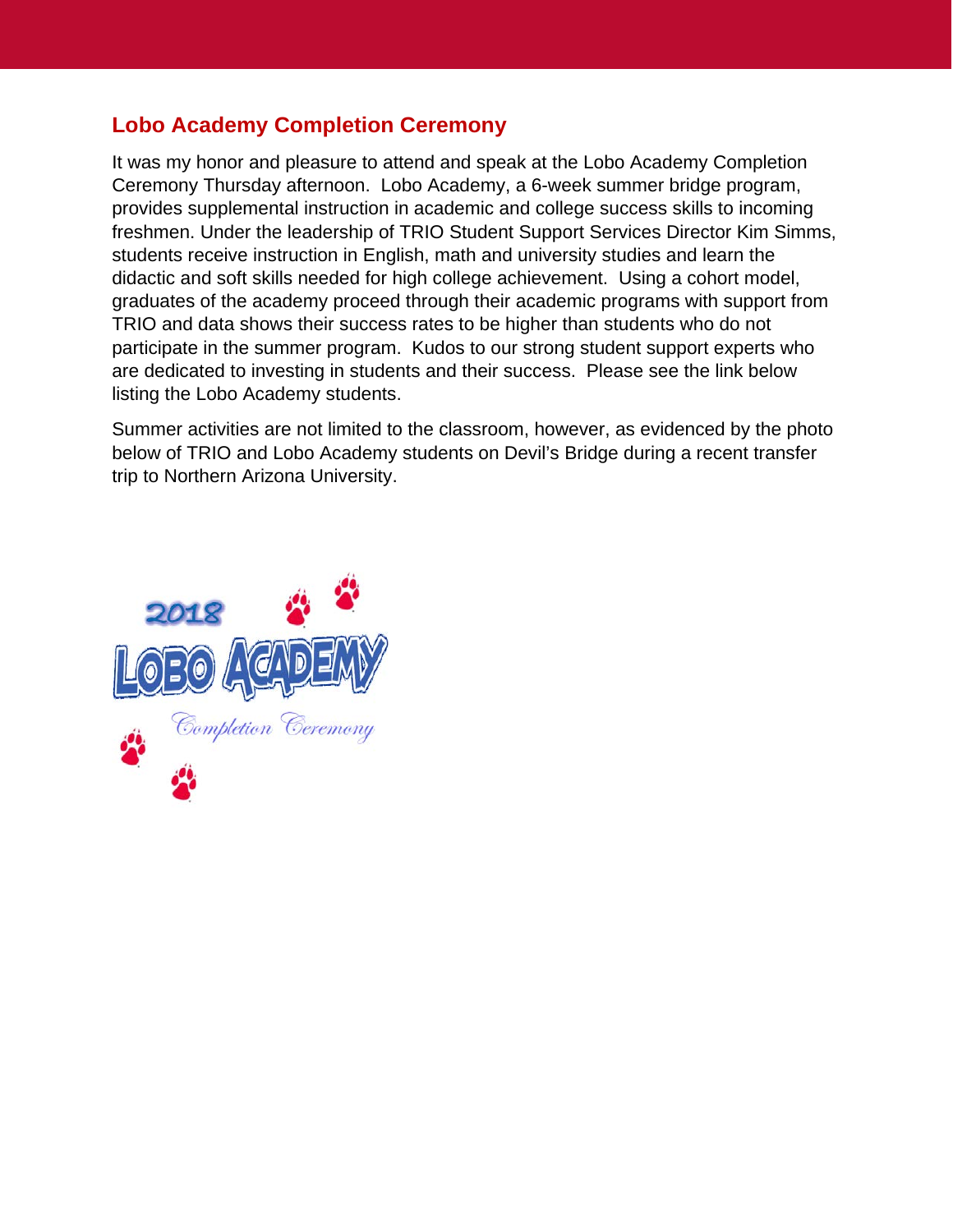

*TRIO and Lobo Academy students on Devil's Bridge near Sedona, Arizona.*

## **Gallup Executive Directors Alliance**

Today I will attend the standing meeting of the Gallup Executive Directors Alliance. This group of elected and leadership officials allows for continuing community-wide engagement. Using our common missions as a foundation, we look at problems, issues, opportunities and solutions through a synergistic lens. I am happy to bring the strengths of UNM-Gallup to the table with this strong group of executive leaders. Please refer to the link below for the agenda and full listing of members.

# GEDA

## **Gallup Executive Directors Alliance**

### **Friday, July 13, 2018**

 $11:30am - 1:30pm$ 2nd Floor Library - RMCH 2111 College Dr - Gallup, NM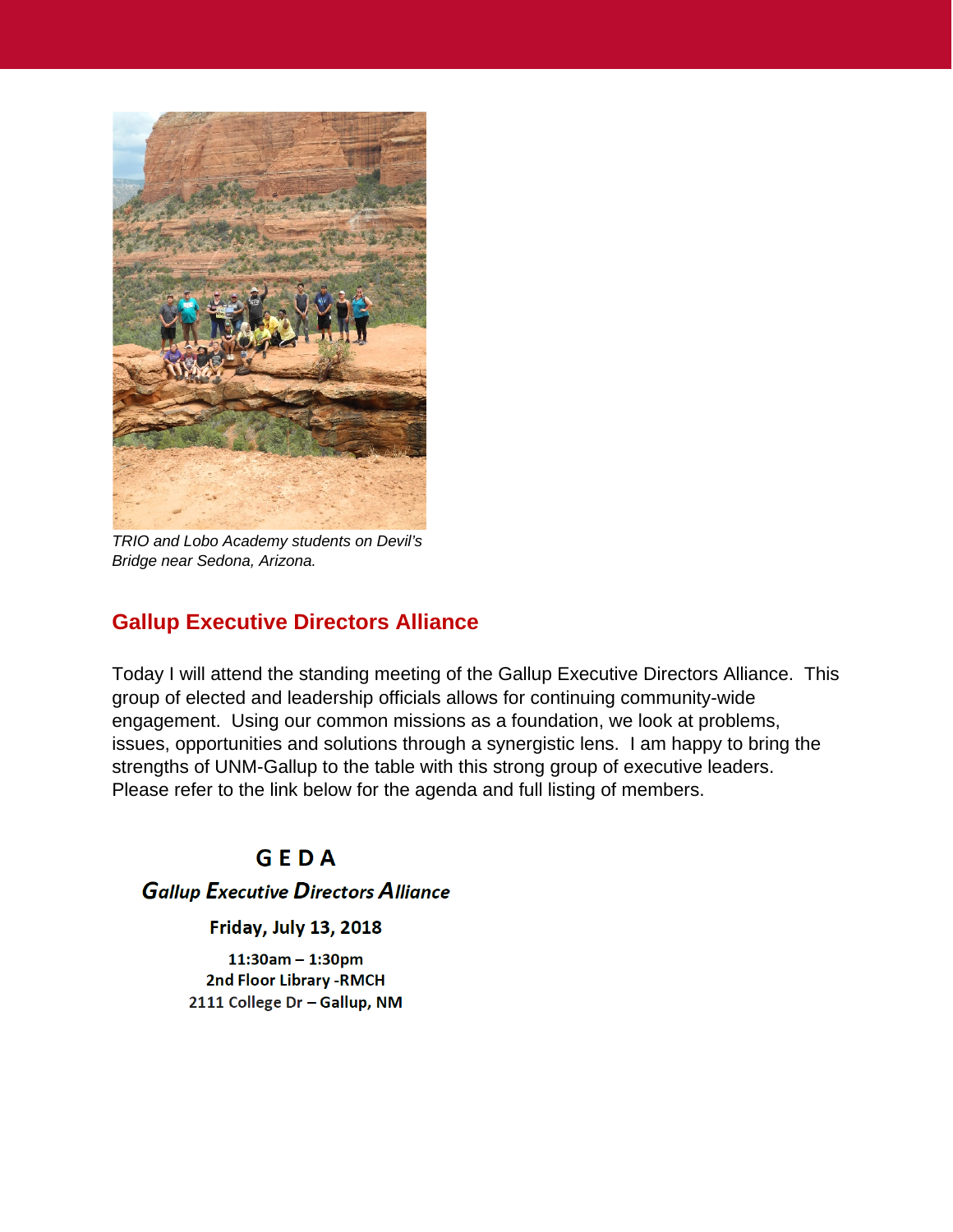## **McKinley County Framing the Plan**

UNM-Gallup has been asked to be one of many partners in providing input to update the McKinley County Comprehensive Plan. This strategic plan, "McKinley County Vision 2020," will be used as a decision-making and informational tool for broad community development. We have had representation at two of the research parts of the project in the areas of Health/Education and Economic Development. I asked Director of Business Operations Robert Griego, Sr. Institutional Researcher Brittany Babycos and Sr. Public Relations Specialist Marilee Petranovich to attend on behalf of UNM-Gallup. I have discussed agenda items with them at length and look forward to ways our institution can contribute in meaningful ways to county-wide growth. Below is a link to some informational documents about the project.

## **MCKINLEY COUNTY VISION 2020 COMPREHENSIVE PLAN UPDATE**

"Framing the Plan" Workshop III: **Economic Development and Policy Development** 

## **New Room Management System Underway**

In an effort to streamline the process for reserving room space for both internal and external events, work is underway to revamp the request procedure. As a first step, we are moving more towards a totally online process, so we are guiding all requestors to the website to download and complete a facilities usage form which should be emailed to [mpetrano@unm.edu](mailto:mpetrano@unm.edu) for processing. Forms can be located at: [https://www.gallup.unm.edu/facilities/.](https://www.gallup.unm.edu/facilities/) Contact and submission information will be changing and updated in the near future so stay tuned for new information.